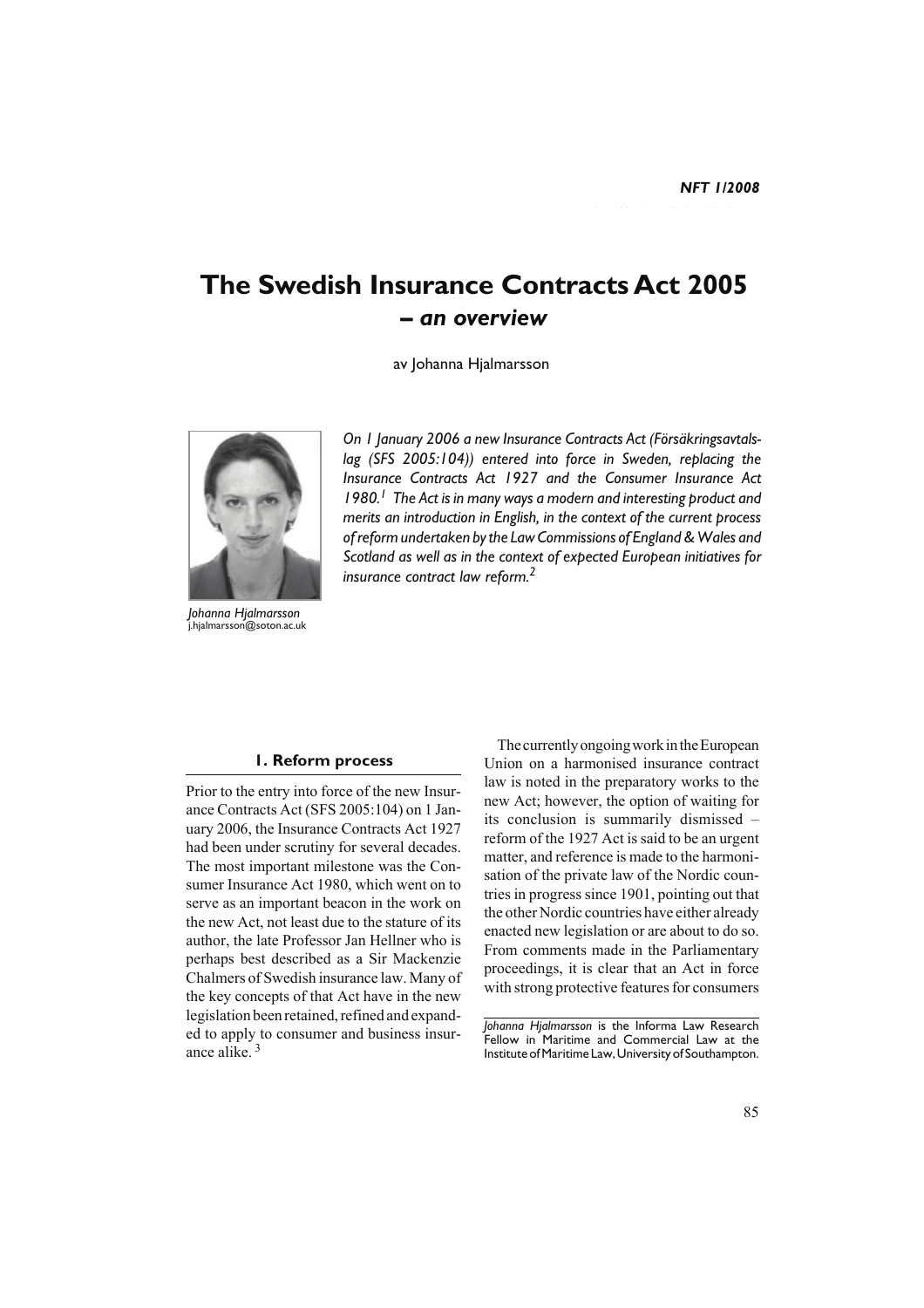is considered a valuable bargaining chip, should the EU work acquire more momentum.

The twin purposes of the enactment are to provide stronger protection for consumer assureds, while satisfying commercial sector requirements of freedom of contract. The perpetual conundrum for successive Swedish governments is the equilibrium between the need for a healthy business climate and the policy of strong protection of consumers, employees and other vulnerable interests – a particularly delicate one with insurance which by definition involves some description of interest at risk.

Following over 30 years of deliberations, the phase of enactment and entry into force was rather hurried, allowing insurers just over nine months to adapt standard terms and conditions to the new Act.

## **2. Applicability, structure and character**

## *2.1 Applicability*

The new Act takes the form of a single code applicable to all insurance contracts, including consumer contracts which were previously regulated by a separate Act, as well as to contracts for collective and group insurance, an area previously unregulated in Swedish law. Specialised insurance acts – eg on traffic insurance and patient injury insurance – remain in force. The new Act is not applicable to reinsurance. It is prospectively applicable and begins to apply to an existing insurance contract upon renewal. In addition, the Act was amended before it entered into force to apply retroactively to collective agreement insurance. This amendment was introduced at the insistence of both employers' associations and trade unions, to save costly renegotiations of existing contracts.

## *2.2 Structure and scope*

In spite of the ambition to reunite most rules on insurance contracts under a single Act, the Act contains very few generally applicable provisions. The initial chapter contains a mere eight sections. The following chapters contain rules on insurance of goods (with a further subdivision into consumer and business insurance) and persons (that is life, accident and health insurance). These chapters contain many identical reiterated provisions, a drafting technique which while conceded to be both repetitive and inelegant was thought capable of making the Act more accessible to those in the insurance industry who will be applying it. The final chapter deals with the previously unregulated collective agreement and group insurances as applicable to goods and persons respectively.

# *2.3 Mandatory character and derogation*

The provisions of the Act are mandatory to the extent that derogation to the detriment of the assured is not permitted where the assured is a consumer. Derogation is permitted in the context of marine or transport insurance (unless the assured is a consumer); credit insurance; group goods insurance where the assured is a group of business persons; and insurance based on collective agreements, provided that the insurance is based on an agreement between employers' and employees' unions.

A main driving force in the production of the Act was the need to provide for solid consumer protection. Simultaneously, the need to cater for the needs of commercial insurers for freedom to develop new insurance products and the needs of commercial entities for flexibility in commissioning and negotiating insurance was clear to the legislator. The attempted solution was to stipulate that derogation from the Act is not permitted to the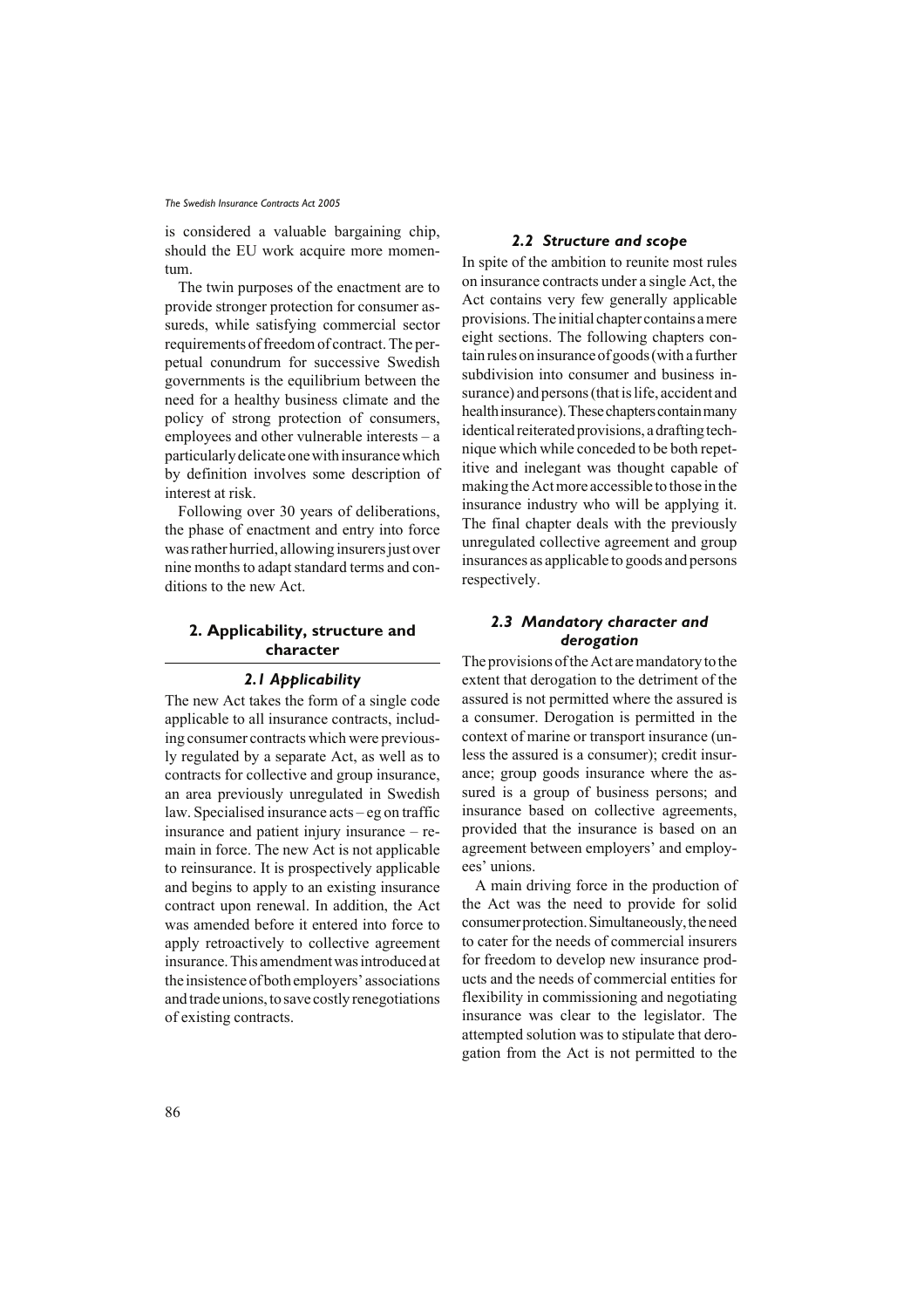detriment of the assured. The list of exceptions from the mandatory nature of the Act comprises on the one hand various types of commercial insurance and on the other, insurance contracts typically negotiated on behalf of consumers by larger entities. The Act as a whole is therefore not mandatory to some types of insurance where proposal forms are not commonly used, such as marine and transport insurance. By way of example, the revised Swedish Marine Insurance Terms 2006<sup>4</sup> contain contractual stipulation on the duty of disclosure based on the language of the repealed Insurance Contracts Act rather than the revised language. In addition to these sectoral exclusions, exceptions have been made throughout the Act in each provision where the legislator has judged derogation permissible.

## **3. Duty of disclosure**

The ICA is divided into rules for consumer insurance (damage to property, liability and economic loss), business insurance (covering the same types of insurance) and insurance of persons (commercial life, accident and health insurance). In each of these chapters, there is separate regulation of the duty of disclosure of the assured.

The focus in the elaboration of the Act was on other matters than disclosure rules. The new provisions therefore owe much to the previously applicable framework but have perhaps drawn most upon the Consumer Insurance Act. The provisions on the duty of disclosure of the assured are framed as limitations of the liability of the insurer.

The law on duty of disclosure is typically of a mandatory nature. Provisions concerning consumer insurance and insurance of persons are mandatory. For business insurance, the scope of the duty of disclosure is mandatory, but derogation is specifically permissible in the assessment of the remedy, which may be

calculated in one of two ways, pursuant to stipulation in the contract. Both methods of calculation are familiar to insurers from previous law – the default *pro rata* method as well as the causality rule. Moreover, the assumption underlying the new Act is that proposal forms will be used, particularly in relation to the insurance of small and mediumsize businesses. This has permitted an overall narrowing of the scope of the duty of spontaneous disclosure.

# *3.1 The duty of the assured in contracting for insurance*

For consumer insurance as well as insurance of persons, the proponent is under a duty to provide *'information that may be of importance to the question whether insurance should be provided'* (ICA 4:1 and 12:1). For insurance of persons, the duty applies to the contracting assured (the person contracting for insurance, for himself or for other parties) as well as the assured (the person enjoying insurance). Critically, the Act goes on to specify that the duty to disclose is limited to responding to questions from the insurer; in spite of the quoted language, the assured is under no independent duty to volunteer information. It is up to the insurance company to ensure that the proposal forms are complete.

In contrast, in business insurance the assured must, in addition to responding to the questions of the insurer, also volunteer information *'whose importance to the assessment of the risk is evident'* (ICA 8:8). The obligation had been present in earlier legislation but the information to be provided was such of whose importance the assured *'knew or should have known'* (repealed Insurance Contracts Act, s 7); the new language is narrower in scope.

The duty to disclose applies equally when insurance is renewed or expanded. In consumer and business insurance (but not in relation to insurance of persons), an assured who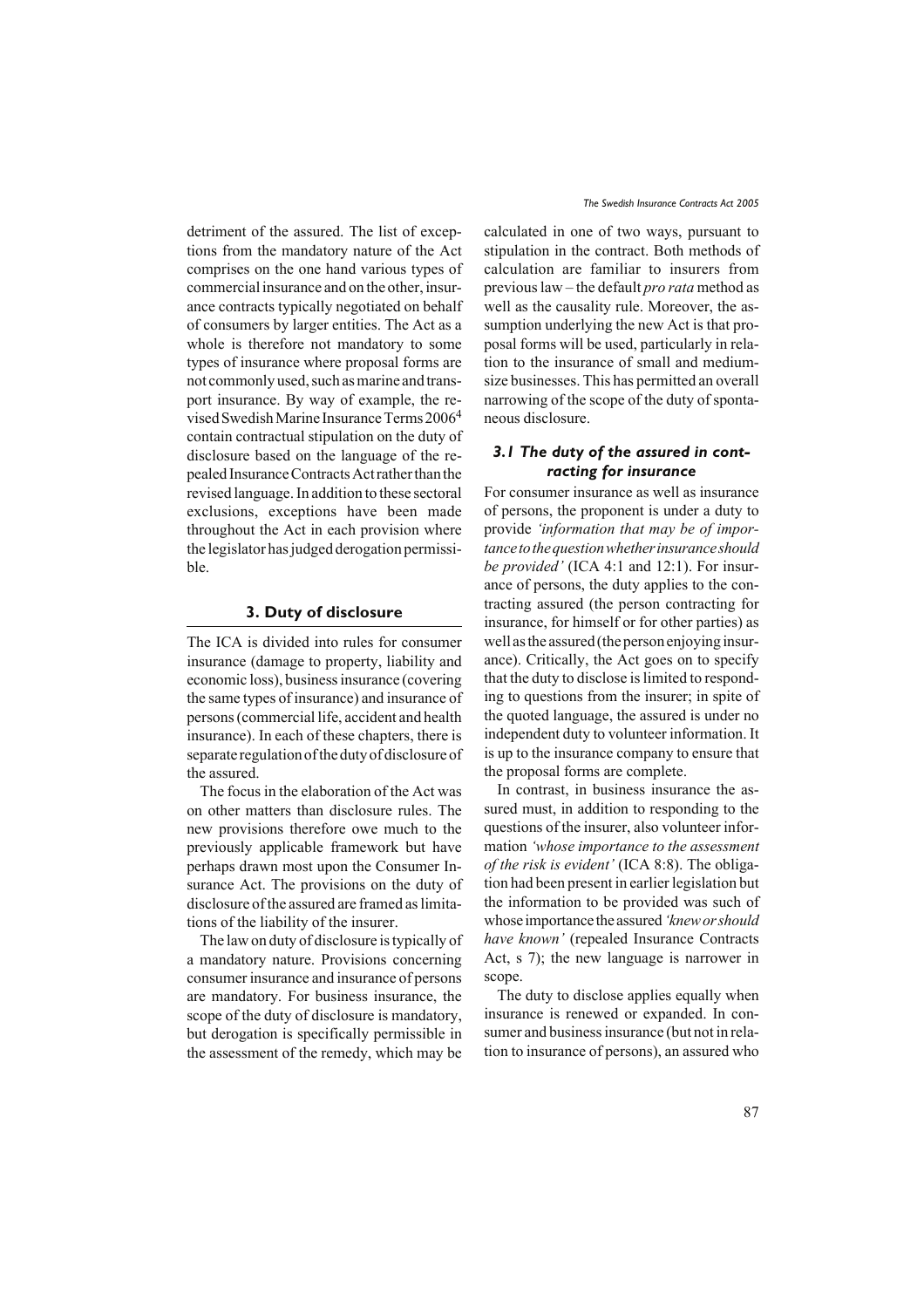discovers that information previously provided by any party was erroneous is under a duty to correct that information, where the importance of the information is *'evident'*. For insurance of persons, there is no statutory duty to amend information, but the preparatory works (a key source of interpretation of Swedish enactments) state the openness of the legislator to contractual stipulations to that effect. The duty to correct is not directly related to any specific remedy but it is clear that it will operate in connection with renewals.

## *3.2 Remedies*

In Swedish insurance law, general law on breach of contract as embodied in the Contracts Act (SFS 1915:218) finds application in relation only to the main obligations under the insurance contract, namely the acceptance of the risk and the payment of the premium. For auxiliary obligations, including the duty of disclosure, remedies are stipulated in relation to each type of breach. The subjective element determines what remedy is available to the insurer.

## **3.2.1 Fraud and innocence**

By way of exception to the rule, the Act refers to the Contracts Act in relation to fraudulent failure to disclose. For consumer insurance, business insurance as well as insurance of persons, fraud entails the consequence that the insurance agreement is null and void *ab initio*. In addition, the insurer is entitled to keep premiums paid. There is no remedy at all for innocent non-disclosure.

## **3.2.2 Negligent and intentional failure to disclose**

For instances of non-disclosure that are negligent or intentional – which is to say that they are neither fraudulent, nor innocent – there are subtle differences in the remedies for consumer insurance, business insurance and insurance of persons respectively. For consumer insurance (ICA 4:2), the reforms of the Consumer Insurance Act have been perpetuated. The remedy remains proportional adjustment of the indemnity – the insurer is entitled to reduce the indemnity, taking into account such factors as the negligence or intent of the assured and the importance of the information to the risk.

For business insurance (ICA 8:9) and insurance of persons (ICA 12:2), the regulatory framework is based on the previous Insurance Contracts Act. The role of insurance of persons in Swedish society is to supplement national insurance for assureds desiring additional cover, which may help explain why the disclosure rules bear an overall resemblance to business insurance rather than to consumer insurance. Thus, if the assured intentionally or negligently has provided incorrect or incomplete information that is material to the assessment of the risk, and the insurer can show that the risk would not have been insured, had full disclosure been made, liability for the loss does not attach. In relation to insurance of persons, a *de minimis* threshold applies to the negligence of the assured.

Furthermore, if the insurer can show that the insurance would have been made on different terms or at a different premium, liability attaches on the hypothetical terms of this alternative contract. If full disclosure would have led to the insurer seeking reinsurance, the liability is adapted accordingly. A framework to the same effect had been in force by virtue of the repealed Insurance Contracts Act; it may be deduced that any perceived problems of *'underwriting at the claims stage'* will have been negligible. These remedies are collectively known as the *pro rata* rule.

In addition, for business insurance the ICA allows for contractual stipulation for an alternative resolution, whereby liability attaches only to the extent that the assured can show that the non-disclosure was immaterial to the loss or to the extent of the loss (ICA 8:9,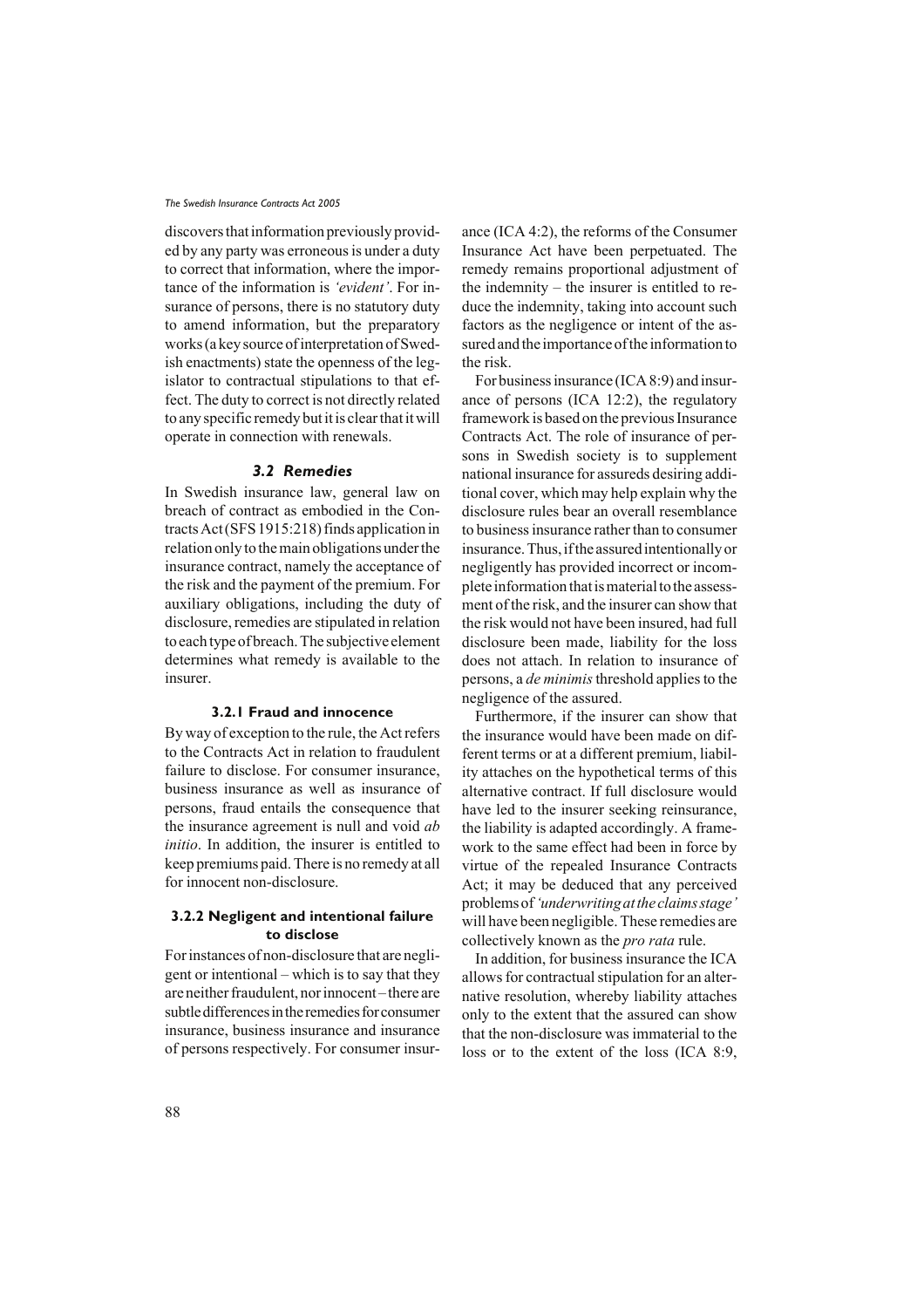second paragraph, final sentence). This is known as the causality rule.

In relation to insurance of persons, a provision has been introduced precluding the application of the rule where the overall result would be unreasonable. The preparatory works elaborate on this provision, specifying that the fact that its application would lead the assured into impecuniosity or other dire straits is not in itself a factor; nevertheless, the catalogue of examples provided in the preparatory works clearly shows that the reasoning behind the rule is to provide a safety valve for deserving cases.5 It is indicated that the rule could feasibly serve as an equivalent to the rule in consumer insurance on erroneous information from minors or persons with reduced mental capacity. A further example provided is that where there is more than one assured, this rule may provide opportunity for exception to the general rule that the non-disclosure of one affects the insurance of all assureds. By way of guidance for the application of the rule, the preparatory works further refer to situations *'where the effect of the negligence of the assured is not reasonable in relation to the scope of the negligence and the character of the information in question'*. 6

Considering the *de minimis* threshold on the negligence referred to above, an assured wishing to rely on this new rule may expect vigorous resistance from insurers aiming to stave off excessively generous precedent.

#### **3.2.3 Termination**

Finally, the insurer has a right to terminate business insurance under a general provision relating to serious misconduct by the assured (ICA 8:6). This provision is not limited to instances of non-disclosure but applies generally to misconduct on the part of the assured. The right arises when the insurer is informed of serious neglect on the part of the assured of the duties under the contract, is lost unless exercised without undue delay and allows the

insurer to terminate the insurance giving 14 days' notice. A corresponding provision exists for consumer insurance (ICA 3:7) but although in principle the provision applies to cases of non-disclosure, $\frac{7}{1}$  the breach of contract must be of a gross nature and should therefore find only infrequent application in practice, since such gross breaches of the duty of disclosure are fairly likely to also fall under the fraud provision.

In respect of insurance of persons, the insurer has a right to terminate the insurance or amend its terms giving three months' notice. Alternatively, where the failure to disclose was not such that the insurer would have declined the risk, the assured has a right to continued insurance at the same premium and on amended terms but with the indemnity reduced accordingly.

In no case is there a reduction of the indemnity where the insurer knew or should have known of the information not disclosed; nor where the information was of no importance to the contract or has ceased to be of importance. As to the remedy for a refusal to complete the proposal form, there is none but the simple refusal of insurance.

#### *3.3 The character of the test*

English law applies the twofold objective and subjective test of materiality and inducement to the duty of disclosure. This difficulty is effectively bypassed in Swedish law by the requirement on the assured to answer fully and honestly the questions of the insurer. There is no general need for the assured to volunteer information; nor therefore to make any assessment as to its importance, generally or to the particular insurer. On the other hand, any information requested in the proposal form must be provided; it is no excuse that the assured did not realise its importance.

An objective test occurs in the making of business insurance, where the assured is required to volunteer information whose impor-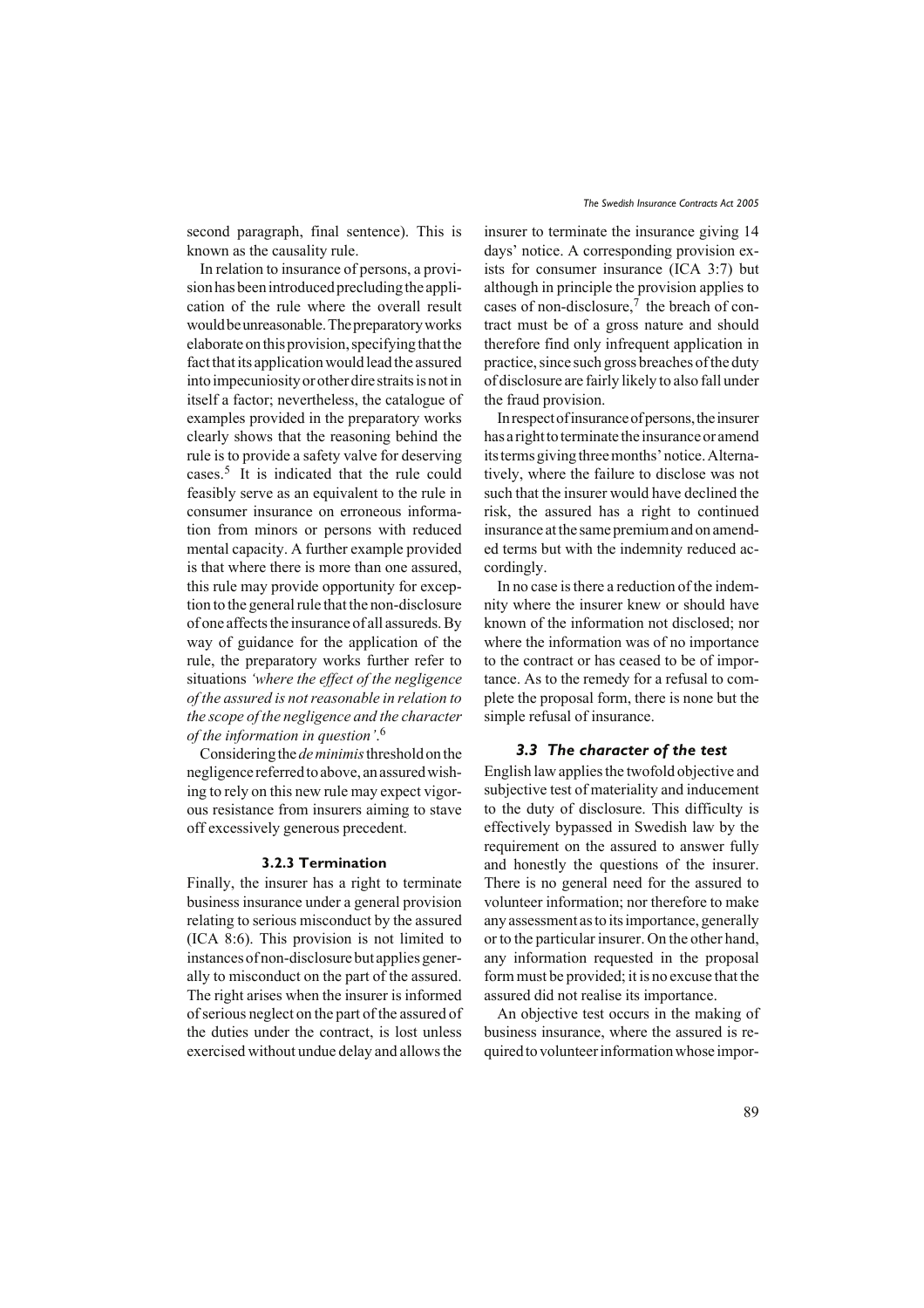tance is *'evident'*. According to the preparatory works, $8$  the new test is objective – the importance of the information to the assessment of the risk must be evident to the general assured, not the actual proposer. Nevertheless, the subjective element determines whether the remedy for negligent, intentional or fraudulent disclosure will be applied.

## **4. Insurable interest**

# *4.1 The concept of insurable interest in the new Act*

It is stated in the Government Proposal as well as in the first comprehensive commentary to appear on the Act, that the concept of insurable interest remains unchanged in the new Act, but that the importance of the concept is reduced.9 However, some changes to the concept itself may be detected. The Swedish concept of insurable interest is based on economic loss,10 but the recent modifications in some ways distance the concept from its origins.

In principle, any interest may be made the subject of insurance. However, third parties within a specific range of interests are entitled to claim under the insurance. The previous Insurance Contracts Act contained a provision to the effect that any legal interest, measurable in monies was capable of being insured.<sup>11</sup> Third parties were entitled to claim, provided they possessed a direct interest in the subject matter insured.<sup>12</sup> For the latter provision on direct interests has been substituted a provision listing the persons who have a right to claim under the insurance.<sup>13</sup> The provisions are mandatory to the extent that they provide rights to the assured or a third party.

## *4.2 Prohibition of enrichment*

In comparison with the more familiar common law jurisdictions, the Swedish reforms go further than Australian law, which abolished the requirement for insurable interest in 1984, in that the principle of the insurance contract as one of indemnity arguably is no longer strict. The prohibition of enrichment existing earlier has been consciously abandoned in the new Act.<sup>14</sup> Furthermore, although superficially not unlike the English concept of insurable interest, the Swedish Act it is in no way intended to be limitative in the manner that English law has tended to be in the past. The parties are free to agree to insure any interest, with or without a real loss by the assured. It is therefore unlikely that the concept will ever find use in Swedish law as a tool to avoid undesirable losses. An obvious argument in favour of such relaxed regulation, is that the parties are given liberal scope to create new forms of insurance.

As a result of the present legislation, the concept of insurable interest is really little more than a convenient shorthand used in the provisions defining the assured, underinsurance and overinsurance.

### **5. Further reforms**

A range of further reforms have been introduced, most designed to provide additional protection to the proposer or assured. A few principal ones are outlined in the following.

#### *5.1 Information to assureds*

In the rush to adapt the standard terms and conditions on offer ahead of the entry into force, the most immediate challenge was the new rules on information to assureds to be provided before and after the making of the contract. The new Act increases the burden on the insurer to provide post-purchase information compared to the previous Consumer Insurance Act. As soon as possible after the transaction, the insurer must provide the assured with written confirmation of the agreement and its terms. Particularly onerous contract terms and 'unexpected' limitations in the insurance cover must be specifically brought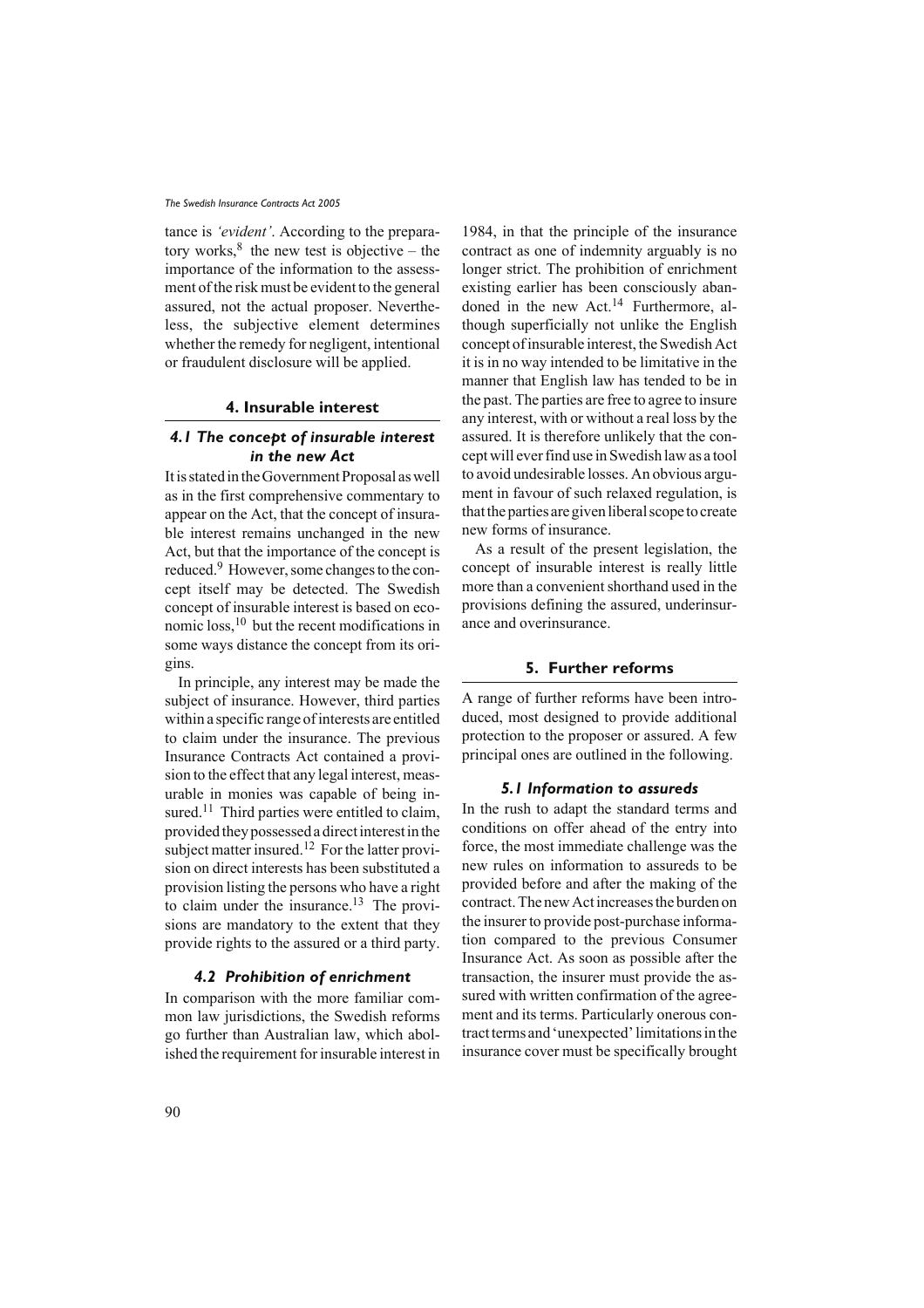to the attention of the assured. The categories of terms in question have been markedly extended in the new Act and the duty to inform has been extended to new categories of insurance.

Nevertheless, the most significant change is in the remedy. In the past, the consequences of failure to inform were purely regulatory under the Marketing Act; under the new Act, an additional contractual remedy is introduced. The offending terms will be disregarded or mitigated where an assured consumer is involved. For business insurance, the remedy remains regulatory.

## *5.2 Clauses limiting the risk*

Another key feature is a reduction in the scope for the previously common practice of inserting clauses limiting the risk which in reality serve as loss prevention clauses. A policy might have contained the clause: *'Insured against burglary into premises possessing locks of approved standard.'* Accordingly, burglary by entry through the wall into premises without approved locks was not covered. The burden of proof was on the assured to show that the locks were of approved standard.

To an English insurance lawyer, warranties come to mind. These are clauses defining the risk which carry the remedy of automatic termination of the liability of the insurer from the moment of breach, with no requirement for a causal connection between the breach and the loss*.* There is however a key difference in the remedy – automatic termination from the moment of breach has never featured as a remedy in Swedish insurance law.

Under the new Act, the clause will in effect have to read *'The premises shall possess locks of approved standard'* and this circumstance must be material to the loss. The burden of proof is on the insurer to show that the approved standard was not complied with and that the indemnity therefore should be reduced.

## *5.3 Right to insurance*

Under the Consumer Insurance Act 1980, consumers were vested with a right to insurance vis-à-vis the insurer, so that their application for insurance could not be rejected. The right is extended under the new Act, so that any person, except a business person procuring insurance with himself as beneficiary, has a right to insurance. The right is expressed as a duty on the insurer to contract; in other words, the insurance company does not have any right to decline to provide insurance on such terms as are generally on offer to the public, subject always to such material factors as, for instance, health as regards insurance of persons.

Nevertheless, it is specified in the preparatory works that the intention is not to force insurers into uncommercial terms. The idea is that rather than reject applications for insurance outright, insurers will modify terms and premiums to suit the individual assured – a feature commended by the national association of disabled persons.

#### *5.4 Collective insurance*

Group insurance (defined as insurance provided for a group of persons) and collective agreement insurance (provided by employers under a collective agreement) are for the first time regulated in Swedish law. Briefly, a socalled group agreement is made between the insurer and a representative of the group, and then gives rise to an individual insurance for the beneficiary who is – or becomes – a member of the group.

The new Act applies to the group agreement as well as to the resulting policy of the individual beneficiary. Particular features of group insurance are that it is often mandatory, for instance in the context of membership of trade unions or sports associations, and that the representative negotiating the policy terms may or may not be negotiating directly on behalf of individual beneficiaries. To compli-